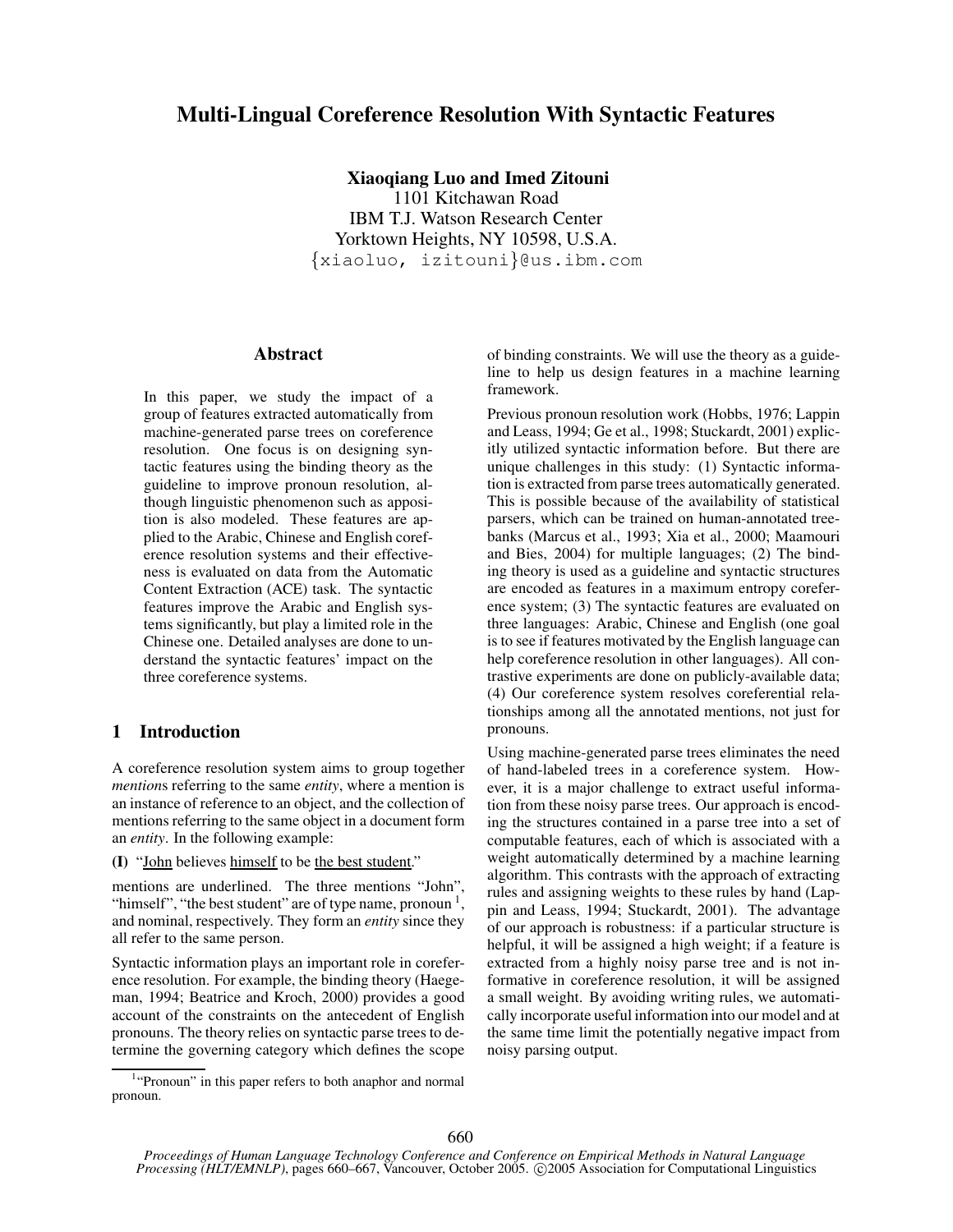### **2 Statistical Coreference Resolution Model**

Our coreference system uses a binary entity-mention model  $P_L(\cdot|e, m)$  (henceforth "link model") to score the action of linking a mention  $m$  to an entity  $e$ . In our implementation, the link model is computed as

$$
P_L(L = 1|e, m) \approx \max_{m' \in e} \hat{P}_L(L = 1|e, m', m),
$$
 (1)

where  $m'$  is one mention in entity  $e$ , and the basic model building block  $\hat{P}_L(L = 1 | e, m', m)$  is an exponential or maximum entropy model (Berger et al., 1996):

$$
\hat{P}_L(L|e, m', m) = \frac{\exp\left\{\sum_i \lambda_i g_i(e, m', m, L)\right\}}{Z(e, m', m)}, \quad (2)
$$

where  $Z(e, m', m)$  is a normalizing factor to ensure that  $\hat P_L(\cdot|e,m',m)$  is a probability,  $\{g_i(e,m',m,L)\}$  are features and  $\{\lambda_i\}$  are feature weights.

Another*start* model is used to score the action of creating a new entity with the current mention  $m$ . Since starting a new entity depends on all the partial entities created in the history  $\{e_i\}_{i=1}^t$ , we use the following approximation:

$$
P_S(S = 1|e_1, e_2, \cdots, e_t, m) \approx 1 - \max_{1 \le i \le t} P_L(L = 1|e_i, m)
$$
 (3)

In the maximum-entropy model (2), feature (typically binary) functions  $\{g_i(e, m', m, \cdot)\}\$  provide us with a flexible framework to encode useful information into the the system: it can be as simple as " $g_i(e, m', m, L)$  $1) = 1$  if m' and m have the same surface string," or  $ig_j(e, m', m, L = 0) = 1$  if e and m differ in number," or as complex as " $g_l(e, m', m, L = 1) = 1$  if  $m'$ c-commands m and m' is a NAME mention and m is a pronoun mention." These feature functions bear similarity to rules used in other coreference systems (Lappin and Leass, 1994; Mitkov, 1998; Stuckardt, 2001), except that the feature weights  $\{\lambda_i\}$  are automatically trained over a corpus with coreference information. Learning feature weights automatically eliminates the need of manually assigning the weights or precedence of rules, and opens the door for us to explore rich features extracted from parse trees, which is discussed in the next section.

### **3 Syntactic Features**

In this section, we present a set of features extracted from syntactic parse trees. We discuss how we *approximately* compute linguistic concepts such as governing category (Haegeman, 1994), apposition and dependency relationships from noisy syntactic parse trees. While parsing and parse trees depend on the target language, the automatic nature of feature extraction from parse trees makes the process language-independent.



Figure 1: GC examples.

#### **3.1 Features Inspired by Binding Theory**

The binding theory (Haegeman, 1994) concerning pronouns can be summarized with the following principles:

- 1. A reflexive or reciprocal pronoun (e.g., "herself" or "each other") must be bound in its governing category (GC).
- 2. A normal pronoun must be free in its governing category.

The first principle states that the antecedent of a reflexive or reciprocal pronoun is within its GC, while the second principle says that the antecedent of a normal pronoun is outside its GC. While the two principles are simple, they all rely on the concept of governing category, which is defined as the minimal domain containing the pronoun in question, its governor, and an accessible subject.

The concept GC can best be explained with a few examples in Figure 1, where the label of a head constituent is marked within a box, and GC, accessible subject, and governor constituents are marked in parentheses with "GC", "Sub" and "gov." Noun-phrases (NP) are numbered for the convenience of referencing. For example, in sub-figure (1) of Figure 1, the governor of "himself" is "likes," the subject is "John," hence the GC is the entire sentence spanned by the root "S." Since "himself" is reflexive, its antecedent must be "John" by Principle 1. The parse tree in sub-figure (2) is the same as that in sub-figure (1), but since "him" is a normal pronoun, its antecedent, according to Principle 2, has to be outside the GC, that is, "him" cannot be coreferenced with "John.". Sentence in sub-figure (3) is slightly more complicated: the governor of "herself" is "description," and the accessible subject is "Miss Smith." Thus, the governing category is NP6. The first principle implies that the antecedent of "herself" must be "Miss Smith."

It is clear from these examples that GC is very useful in finding the antecedent of a pronoun. But the last example shows that determining GC is not a trivial matter. Not only is the correct parse tree required, but extra information is also needed to identify the head governor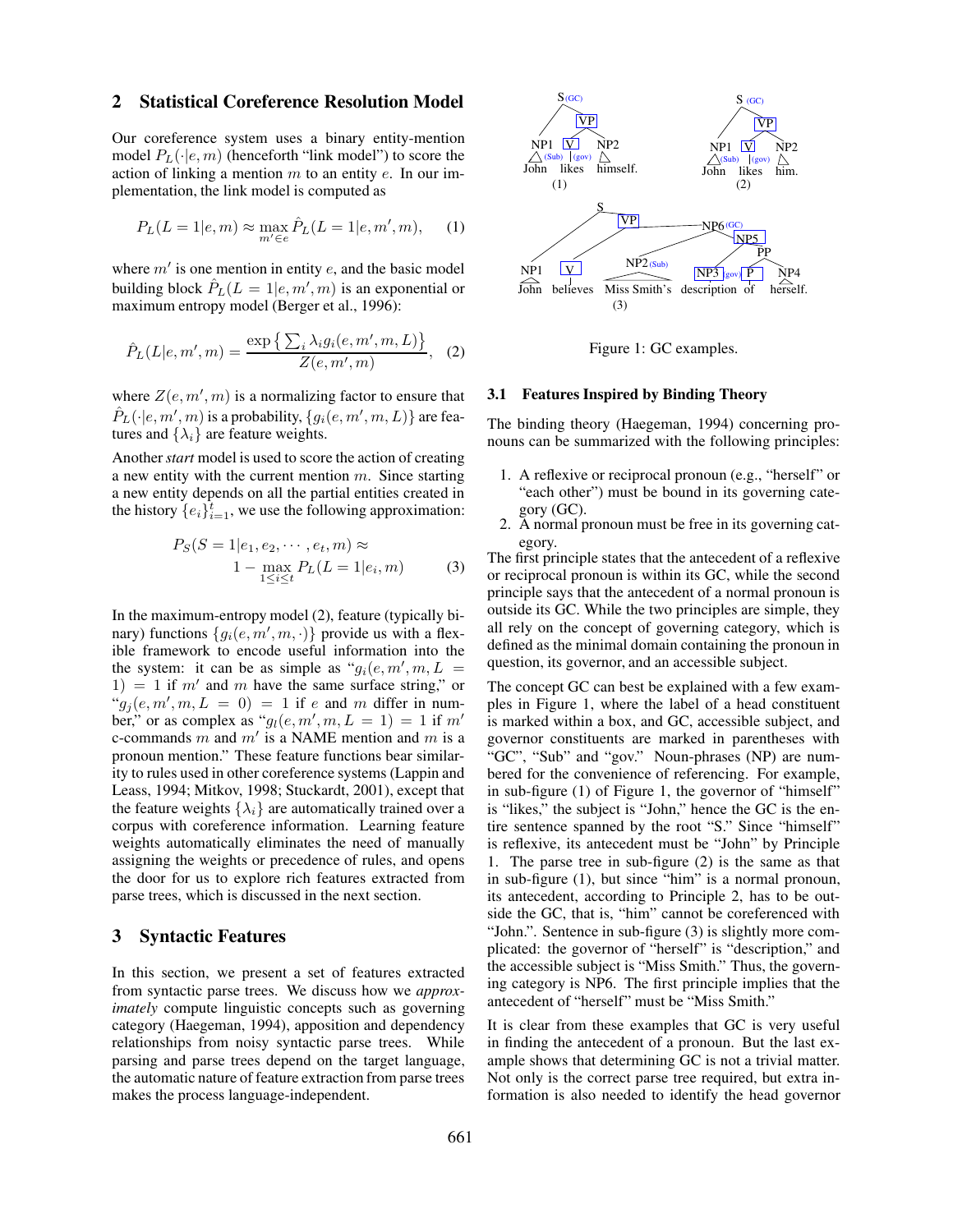and the minimal constituent dominating the pronoun, its governor and an accessible subject. Determining the accessible subject itself entails checking other constraints such as number and gender agreement. The complexity of computing governing category, compounded with the noisy nature of machine-generated parse tree, prompts us to compute a set of features that characterize the structural relationship between a candidate mention and a pronoun, as opposed to explicitly identify GC in a parse tree. These features are designed to implicitly model the binding constraints.

Given a candidate antecedent or mention  $m_1$  and a pronoun mention  $m_2$  within a parsed sentence, we first test if they have c-command relation, and then a set of counting features are computed. The features are detailed as follows:

(1) C-command  $ccmd(m_1, m_2)$ : A constituent X ccommands another constituent  $Y$  in a parse tree if the first branching node dominating  $X$  also dominates  $Y$ . The binary feature  $ccmd(m_1, m_2)$  is true if the minimum NP dominating  $m_1$  c-commands the minimum NP dominating  $m_2$ . In sub-figure (1) of Figure 1, NP1 c-commands NP2 since the first branching node dominating NP1 is S and it dominates NP2.

If  $ccmd(m_1, m_2)$  is true, we then define the c-command path  $T(m_1, m_2)$  as the path from the minimum NP dominating  $m_2$  to the first branching node that dominates the minimum NP dominating  $m_1$ . In sub-figure (1) of Figure 1, the c-command path  $T("John", "himself")$  would be "NP2-VP-S."

(2)  $NP_{count}(m_1, m_2)$ : If  $cmd(m_1, m_2)$  is true, then  $NP\_count(m_1, m_2)$  counts how many NPs are seen on the c-command path  $T(m_1, m_2)$ , excluding two endpoints. In sub-figure (1) of Figure 1,  $NP\_count("John", "himself") = 0$  since there is no NP on  $T("John", "himself").$ 

(3)  $VP_{count}(m_1, m_2)$ : similar to  $NP_{count}(m_1, m_2)$ , except that this feature counts how many verb phrases (VP) are seen on the c-command path. In sub-figure (1) of Figure 1,  $VP\_count("John", "himself")$  is true since there is one VP on  $T("John", "himself").$ 

(4) S\_count $(m_1, m_2)$ : This feature counts how many clauses are seen on the c-command path when  $ccmd(m_1, m_2)$  is true. In sub-figure (1) of Figure 1,  $S_{\text{1}}\text{count}$  ("John", "himself") = 0 since there is no clause label on  $T("John", "himself").$ 

These features are designed to capture information in the concept of governing category when used in conjunction with attributes (e.g., gender, number, reflexiveness) of individual pronouns. Counting the intermediate NPs, VPs and sub-clauses implicitly characterizes the governor of a pronoun in question; the presence or absence of a subclause indicates whethere or not a coreferential relation is across clause boundary.

#### **3.2 Dependency Features**

In addition to features inspired by the binding theory, a set of dependency features are also computed with the help of syntactic parse trees. This is motivated by examples such as "John is the president of ABC Corporation," where "John" and "the president" refer to the same person and should be in the same entity. In scenarios like this, lexical features do not help, while the knowledge that "John" left-modifies the verb "is" and the "the president" right-modifies the same verb would be useful.

Given two mentions  $m_1$  and  $m_2$  in a sentence, we compute the following dependency features:

 $(1)$ same head $(m_1, m_2)$ : The feature compares the bilexical dependencies  $\langle m_1, h(m_1) \rangle$ , and  $\langle m_2, h(m_2) \rangle$ , where  $h(x)$  is the head word which x modifies. The feature is active only if  $h(m_1) = h(m_2)$ , in which case it returns  $h(m_1)$ .

 $(2) same \textit{POS}(m_1, m_2)$ : To get good coverage of dependencies, we compute a feature same  $POS(m_1, m_2)$ , which examines the same dependency as in (1) and returns the common head part-of-speech (POS) tag if  $h(m_1) = h(m_2)$ .

The head child nodes are marked with boxes in Figure 1. For the parse tree in sub-figure (1), same\_head("John", "him") would return "likes" as "John" left-modifies "likes" while "him" right-modifies "likes," and  $same\_POS$  "John", "him") would return "V" as the POS tag of "likes" is "V."

(3)  $mod(m_1, m_2)$ : the binary feature is true if  $m_1$ modifies  $m_2$ . For parse tree (2) of Figure 1, mod("John", "him") returns false as "John" does not modify "him" directly. A reverse order feature  $mod(m_2, m_1)$  is computed too.

(4) same\_head2( $m_1, m_2$ ): this set of features examine second-level dependency. It compares the head word of  $h(m_1)$ , or  $h(h(m_1))$ , with  $h(m_2)$  and returns the common head if  $h(h(m_1)) = h(m_2)$ . A reverse order feature same head  $2(m_2, m_1)$  is also computed.

(5) same  $POS2(m_1, m_2)$ : similar to (4), except that it computes the second-level POS. A reverse order feature same  $POS2(m_2, m_1)$  is computed too.

(6) same head  $22(m_1, m_2)$ : it returns the common second-level head if  $h(h(m_1)) = h(h(m_2))$ .

#### **3.3 Apposition and Same-Parent Features**

Apposition is a phenomenon where two adjacent NPs refer to the same entity, as "Jimmy Carter" and "the former president" in the following example:

### **(II)** "Jimmy Carter, the former president of US, is visiting Europe."

Note that not all NPs separated by a comma are necessarily appositive. For example, in "John called Al, Bob, and Charlie last night," "Al" and "Bob" share a same NP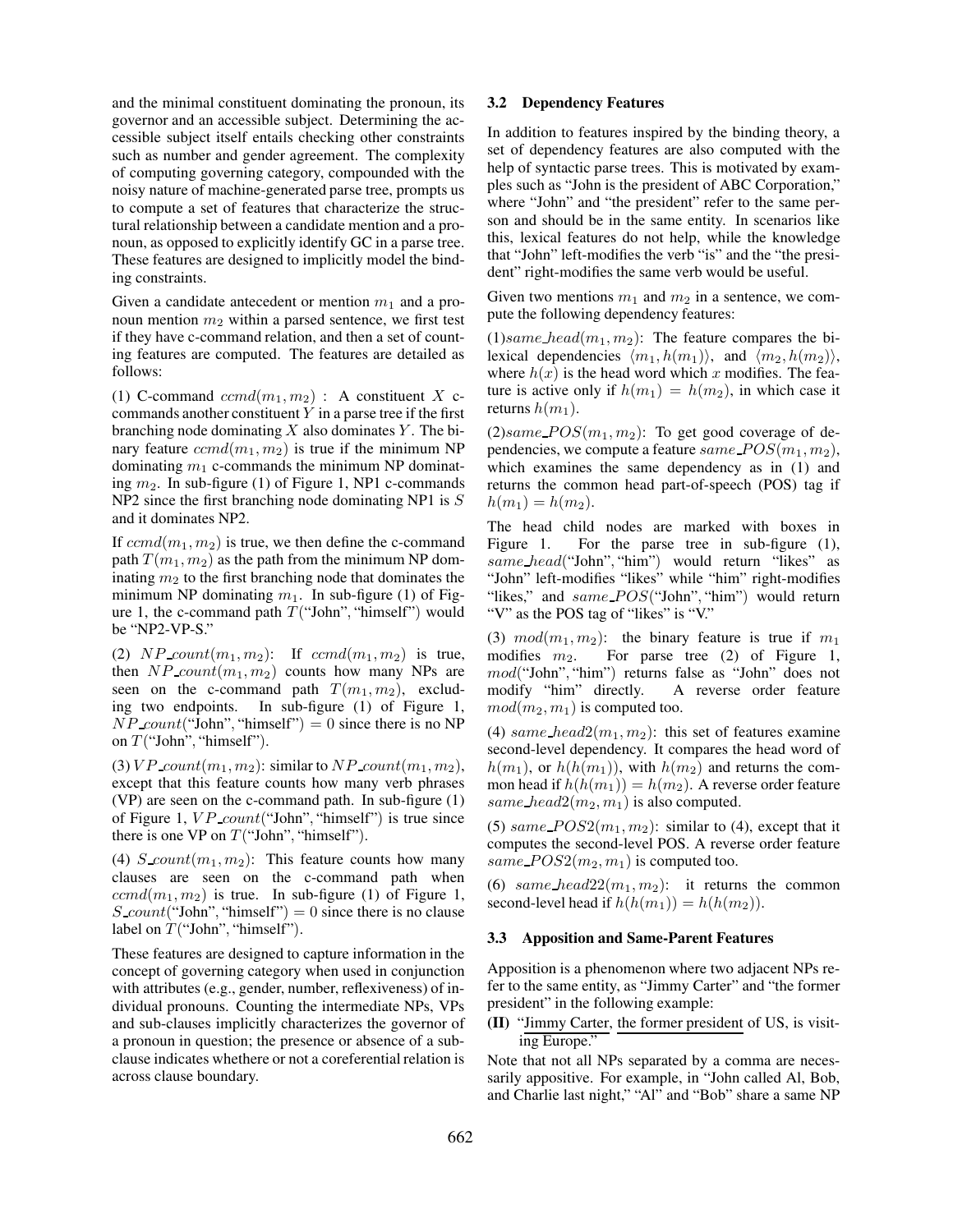parent and are separated by comma, but they are not appositive.

To compute the apposition feature  $\alpha p pos(m_1, m_2)$  for mention-pair  $(m_1, m_2)$ , we first determine the minimum dominating NP of  $m_1$  and  $m_2$ . The minimum dominating NP of a mention is the lowest NP, with an optional modifying phrase or clause, that spans the mention. If the two minimum dominating NPs have the same parent NP, and they are the only two NP children of the parent, the value of  $\alpha ppos(m_1, m_2)$  is true. This would exclude "Al" and "Bob" in "John called Al, Bob, and Charlie last night" from being computed as apposition.

We also implement a feature same parent $(m_1, m_2)$ which tests if two mentions  $m_1$  and  $m_2$  are dominated by a common NP. The feature helps to prevent the system from linking "his" with "colleague" in the sentence "John called his colleague."

All the features described in Section 3.1-3.3 are computed from syntactic trees generated by a parser. While the parser is language dependent, feature computation boils down to encoding the structural relationship of two mentions, which is language independent. To test the effectiveness of the syntactic features, we integrate them into 3 coreference systems processing Arabic, Chinese and English.

### **4 Experimental Results**

#### **4.1 Data and System Description**

All experiments are done on true mentions of the ACE (NIST, 2004) 2004 data. We reserve part of LDCreleased 2004 data as the development-test set (henceforth "devtest") as follows: documents are sorted by their date and time within each data source (e.g., broadcast news (bnews) and news wire (nwire) are two different sources) and the last 25% documents of each data source are reserved as the devtest set. Splitting data on chronological order simulates the process of a system's development and deployment in the real world. The devtest set statistics of three languages (Arabic, Chinese and English) is summarized in Table 1, where the number of documents, mentions and entities is shown on row 2 through 4, respectively. The rest of 2004 ACE data together with earlier ACE data is used as training.

|            | Arabic | Chinese | English |
|------------|--------|---------|---------|
| $#$ -docs  | 178    | 166     | 114     |
| #-mentions | 11358  | 8524    | 7008    |
| #-entities | 4428   | 3876    | 2929    |

Table 1: Devtest Set Statistics by Language

The official 2004 evaluation test set is used as the blind test set on which we run our system once after the system development is finished. We will report summary results on this test set.

As for parser, we train three off-shelf maximum-entropy parsers (Ratnaparkhi, 1999) using the Arabic, Chinese and English Penn treebank (Maamouri and Bies, 2004; Xia et al., 2000; Marcus et al., 1993). Arabic words are segmented while the Chinese parser is a characterbased parser. The three parsers have a label F-measure of 77%, 80%, and 86% on their respective test sets. The three parsers are used to parse both ACE training and test data. Features described in Section 3 are computed from machine-generated parse trees.

Apart from features extracted from parse trees, our coreference system also utilizes other features such as lexical features (e.g., string matching), distance features characterized as quantized word and sentence distances, mention- and entity-level attribute information (e.g, ACE distinguishes 4 types of mentions: NAM(e), NOM(inal), PRE(modifier) and PRO(noun)) found in the 2004 ACE data. Details of these features can be found in (Luo et al., 2004).

### **4.2 Performance Metrics**

The official performance metric in the ACE task is ACE-Value (NIST, 2004). The ACE-Value is an entity-based metric computed by subtracting a normalized cost from 1 (so it is unbounded below). The cost of a system is a weighted sum of costs associated with entity misses, false alarms and errors. This cost is normalized against the cost of a nominal system that outputs no entity. A perfect coreference system gets 100% ACE-Value while a system outputting many false-alarm entities could get a negative value.

The default weights in ACE-Value emphasize names, and severely discount pronouns: the relative importance of a pronoun is two orders of magnitude less than that of a name. So the ACE-Value will not be able to accurately reflect a system's improvement on pronouns<sup>2</sup>. For this reason, we compute an *unweighted* entity-constrained mention F-measure (Luo, 2005) and report all contrastive experiments with this metric. The F-measure is computed by first aligning system and reference entities such that the number of common mentions is maximized and each system entity is constrained to align with at most one reference entity, and vice versa. For example, suppose that a reference document contains three entities:  $\{[m_1], [m_2, m_3], [m_4]\}$  while a system outputs four entities:  $\{[m_1, m_2], [m_3], [m_5], [m_6]\}$ , where  $\{m_i$ :  $i = 1, 2, \dots, 6$  are mentions, then the best alignment from reference to system would be  $[m_1] \Leftrightarrow [m_1, m_2]$ ,  $[m_2, m_3] \Leftrightarrow [m_3]$  and other entities are not aligned. The number of common mentions of the best alignment is 2

 $2^2$ Another possible choice is the MUC F-measure (Vilain et al., 1995). But the metric has a systematic bias for systems generating fewer entities (Bagga and Baldwin, 1998) – see Luo (2005). Another reason is that it cannot score single-mention entity.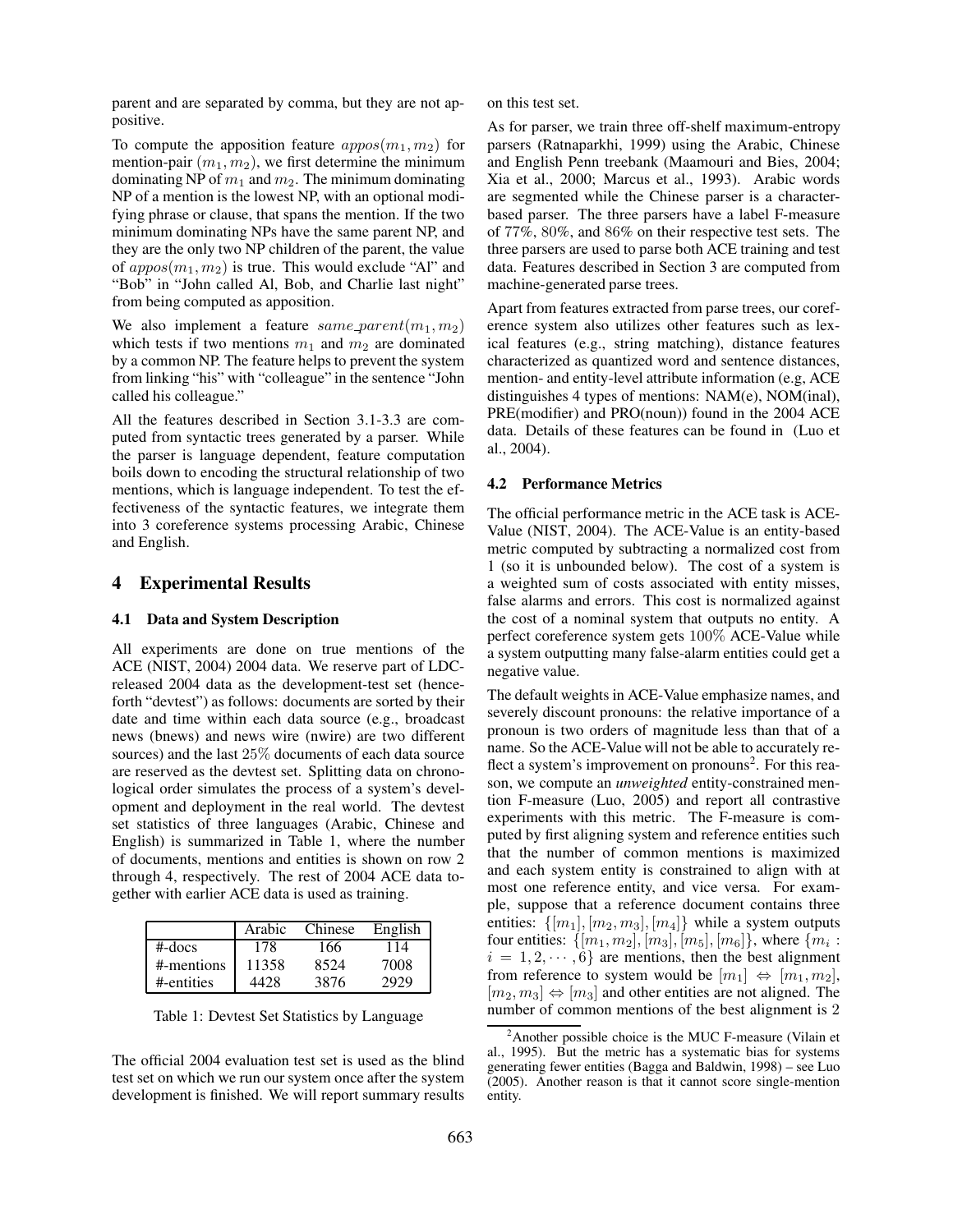(i.e.,  $m_1$  and  $m_3$ ), thus the recall is  $\frac{2}{4}$  and precision is  $\frac{2}{5}$ . Due to the one-to-one entity alignment constraint, the F-measure here is more stringent than the accuracy (Ge et al., 1998; Mitkov, 1998; Kehler et al., 2004) computed on antecedent-pronoun pairs.

### **4.3 Effect of Syntactic Features**

We first present the contrastive experimental results on the devtest described in sub-section 4.1.

Two coreference systems are trained for each language: a baseline without syntactic features, and a system including the syntactic features. The entity-constrained Fmeasures with mention-type breakdown are presented in Table 2. Rows marked with  $N_m$  contain the number of mentions, while rows with "base" and "+synt" are Fmeasures for the baseline and the system with the syntactic features, respectively.

The syntactic features improve pronoun mentions across three languages – not surprising since features inspired by the binding theory are designed to improve pronouns. The pronoun improvement on the Arabic (from 73.2% to 74.6%) and English (from  $69.2\%$  to  $72.0\%$ ) system is statistically significant (at above 95% confidence level), but change on the Chinese system is not. For Arabic, the syntactic features improve Arabic NAM, NOM and PRE mentions, probably because Arabic pronouns are sometimes attached to other types of mentions. For Chinese and English, the syntactic features do not practically change the systems' performance.

As will be shown in Section 4.5, the baseline systems without syntactic features are already competitive, compared with the results on the coreference evaluation track (EDR-coref) of the ACE 2004 evaluation (NIS, 2004). So it is nice to see that syntactic features further improve a good baseline on Arabic and English.

| Arabic           |                         |      |      |            |       |  |
|------------------|-------------------------|------|------|------------|-------|--|
|                  | <b>Mention Type</b>     |      |      |            |       |  |
|                  | $\overline{\text{NAM}}$ | NOM  | PRE  | <b>PRO</b> | Total |  |
| $\overline{N}_m$ | 2843                    | 3438 | 1291 | 3786       | 11358 |  |
| base             | 86.8                    | 73.2 | 86.7 | 73.2       | 78.2  |  |
| $+$ synt         | 88.4                    | 76.4 | 87.4 | 74.6       | 80.1  |  |
| Chinese          |                         |      |      |            |       |  |
| $\overline{N}_m$ | 4034                    | 3696 |      | 794        | 8524  |  |
| base             | 95.4                    | 77.8 |      | 65.9       | 85.0  |  |
| $+$ synt         | 95.2                    | 77.7 |      | 66.5       | 84.9  |  |
| English          |                         |      |      |            |       |  |
| $\overline{N}_m$ | 2069                    | 2173 | 835  | 1931       | 7008  |  |
| base             | 92.0                    | 73.4 | 88.7 | 69.2       | 79.6  |  |
| $+$ synt         | 92.0                    | 75.3 | 87.8 | 72.0       | 80.8  |  |

Table 2: F-measure(%) Breakdown by Mention Type: NAM(e), NOM(inal), PRE(modifier) and PRO(noun). Chinese data does not have the PRE type.

### **4.4 Error Analyses**

From the results in Table 2, we know that the set of syntactic features are working in the Arabic and English system. But the results also raise some questions: Are there interactions among the the syntactic features and other features? Why do the syntactic features work well for Arabic and English, but not Chinese? To answer these questions, we look into each system and report our findings in the following sections.

#### **4.4.1 English System**

Our system uses a group of distance features. One observation is that information provided by some syntactic features (e.g.,  $VP\_count(m_1, m_2)$  etc) may have overlapped with some of the distance features. To test if this is the case, we take out the distance features from the English system, and then train two systems, one with the syntactic features, one without. The results are shown in Table 3, where numbers on the row "b-dist" are Fmeasures after removing the distance features from the baseline, and numbers on the row "b-dist+synt" are with the syntactic features.

|             | <b>Mention Type</b> |      |            |            |       |
|-------------|---------------------|------|------------|------------|-------|
|             | NAM                 | NOM  | <b>PRE</b> | <b>PRO</b> | Total |
| b-dist      | 84.2                | 68.8 | 74.6       | 63.3       | 72.5  |
| b-dist+synt | 90.7                | 74.2 | 87.8       | 69.0       | 79.3  |

Table 3: Impact of Syntactic Features on English System After Taking out Distance Features. Numbers are F-measures(%).

As can be seen, the impact of the syntactic features is much larger when the distance features are absent in the system: performance improves across all the four mention types after adding the syntactic features, and the overall F-measure jumps from 72.5% to 79.3%. The PRE type gets the biggest improvement since features extracted from parse trees include apposition, same-parent test, and dependency features, which are designed to help mention pairs in close distance, just as in the case of PRE mentions.

Comparing the numbers in Table 3 with the English baseline of Table 2, we can also conclude that distance features and syntactic features lead to about the same level of performance when the other set of features is not used. When the distance features are used, the syntactic features further help to improve the performance of the NOM and PRO mention type, albeit to a less degree because of information overlap between the two sets of features.

### **4.4.2 Chinese System**

Results in Table 2 show that the syntactic features are not so effective for Chinese as for Arabic and English. The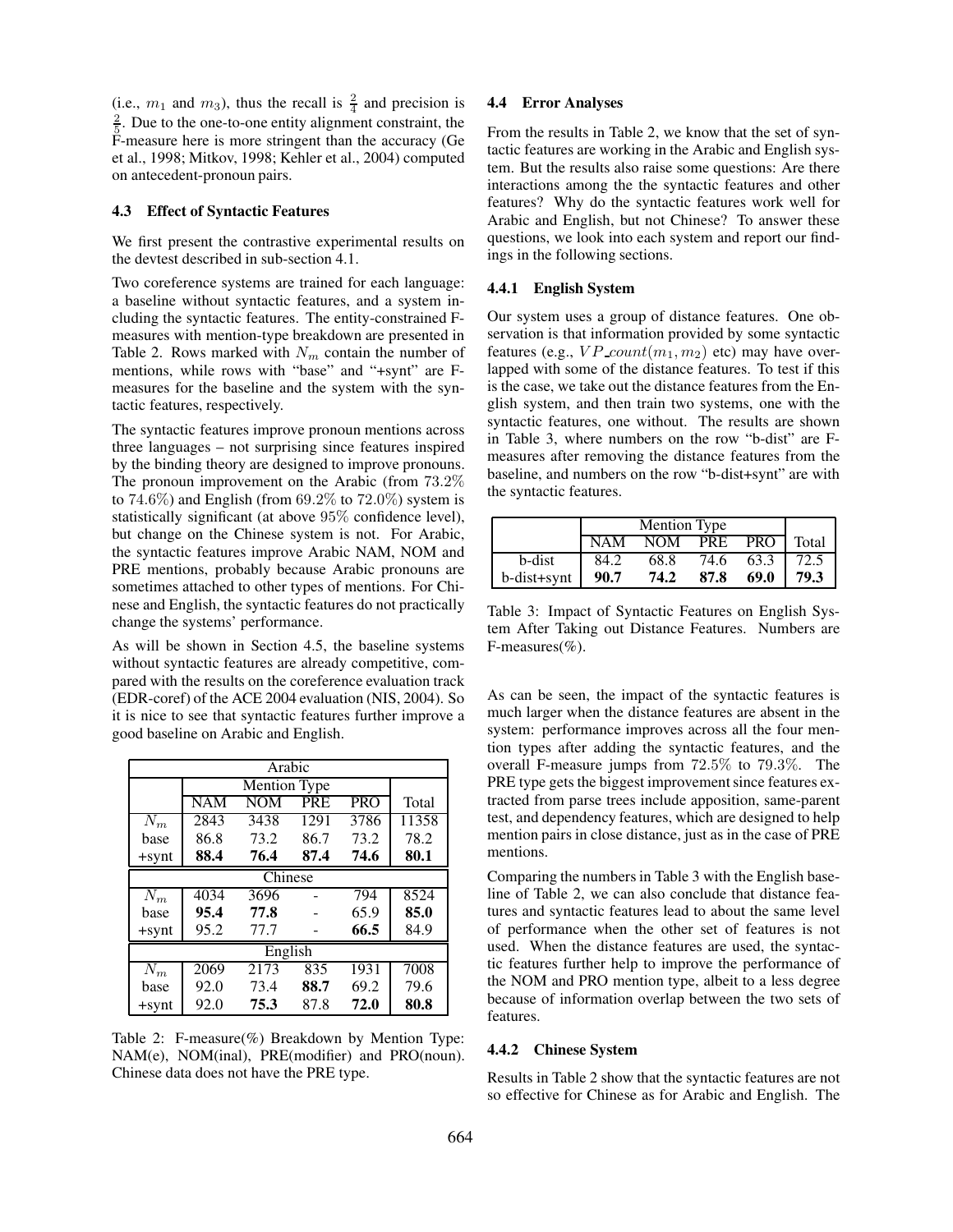first thing we look into is if there is any idiosyncrasy in the Chinese language.

In Table 4, we list the statistics collected over the training sets of the three languages: the second row are the total number of mentions, the third row the number of pronoun mentions, the fourth row the number of events where the c-command feature  $cmd(m_1, m_2)$  is used, and the last row the average number of c-command features per pronoun (i.e., the fourth row divided by the third row). A pronouns event is defined as a tuple of training instance  $(e, m_1, m_2)$  where  $m_1$  is a mention in entity e, and the second mention  $m_2$  is a pronoun.

From Table 4, it is clear that Chinese pronoun distribution is very different: pronoun mentions account for about 8.7% of the total mentions in Chinese, while 29.0% of Arabic mentions and 25.1% of English mentions are pronouns (the same disparity can be observed in the devtest set in Table 2). This is because Chinese is a pro-drop language (Huang, 1984): for example, in the Chinese Penn treebank version 4, there are 4933 overt pronouns, but 5750 pro-drops! The ubiquity of pro-drops in Chinese results in signigicantly less pronoun training events. Consequently, the pronoun-related features are not trained as well as in English and Arabic. One way to quantify this is by looking at the average number of c-command features on a per-pronoun basis: as shown in the last row of Table 4, the c-command feature is seen more than twice often in Arabic and English as in Chinese. Since lowcount features are filtered out, the sparsity of pronoun events prevent many compound features (e.g., conjunction of syntactic and distance features) from being trained in the Chinese system, which explains why the syntactic features do not help Chinese pronouns.

|                 | Arabic | Chinese | English |
|-----------------|--------|---------|---------|
| #total-mentions | 31706  | 33851   | 58202   |
| #pron-mentions  | 9183   | 2941    | 14635   |
| #-ccmd-event    | 10236  | 1260    | 13691   |
| #ccmd/pron      | 1.14   | 0.428   | 0.936   |

Table 4: Distribution of Pronoun Mentions and Frequency of c-command Features

#### **4.4.3 Arabic System**

As stated in Table 4, 29.0% of Arabic mentions are pronouns, compared to a slightly lower number (25.1%) for English. This explains the relatively high positive impact of the syntactic features on the Arabic coreference system, compared to English and Chinese systems. To understand how syntactic features work in the Arabic system, we examine two examples extracted from the devtest set: (1) the first example shows the negative impact of syntactic features because of the noisy parsing output, and (2) the second example proves the effectiveness of the syntactic features to find the dependency between two

mentions. In both examples, the baseline system and the system with syntactic features give different results.

Let's consider the following sentence: . . . A î DÖÞA « Y ®Ë@ ÉJ K Qå@ Q . Jª Kð . . . ... its-capital ← Jerusalem ← Israel ← consider ← and ... . . . é JK YÒÊË ú ¯Qå Ë@ Q¢Ë @ àñJ J ¢Ê ®Ë@ YK QK A ÒJ ¯ of-the-city ← the-Eastern ← the-half ← the-Palestininan ← want ← while

The English text shown above is a word-to-word translation of the Arabic text (read from right-to-left). In this example, the parser wrongly put the nominal mention البقيدس) (Jerusalem) and the pronominal mention ر<br>ة Í ä المدينة) (the-city) under the same constituent, which acti-י<br>י  $\ddot{\cdot}$ vates the same\_parent feature. The use of the feature  $same\_parent(\underbrace{\textcolor{red}{\textbf{[t]}}}_{\textcolor{red}{\textbf{[t]}}}, \underbrace{\textcolor{red}{\textbf{[t]}}}_{\textcolor{red}{\textbf{[t]}}}) \text{ leads to the two mentions}$ ,<br>2 シイ ر<br>تە :  $\ddot{ }$ being put into different entities. This is because there are many cases in the training data where two mentions under the same parent are indeed in different entities: a similar English example is "John called his sister", where "his" and "sister" belong to two different entities. The same parent feature is a strong indicator of not putting them into the same entity.

$$
\frac{1}{\sqrt{1 + \frac{1}{\sqrt{2}}}} + \frac{1}{\sqrt{2}} + \frac{1}{\sqrt{2}} + \frac{1}{\sqrt{2}} + \frac{1}{\sqrt{2}} + \frac{1}{\sqrt{2}} + \frac{1}{\sqrt{2}} + \frac{1}{\sqrt{2}} + \frac{1}{\sqrt{2}} + \frac{1}{\sqrt{2}} + \frac{1}{\sqrt{2}} + \frac{1}{\sqrt{2}} + \frac{1}{\sqrt{2}} + \frac{1}{\sqrt{2}} + \frac{1}{\sqrt{2}} + \frac{1}{\sqrt{2}} + \frac{1}{\sqrt{2}} + \frac{1}{\sqrt{2}} + \frac{1}{\sqrt{2}} + \frac{1}{\sqrt{2}} + \frac{1}{\sqrt{2}} + \frac{1}{\sqrt{2}} + \frac{1}{\sqrt{2}} + \frac{1}{\sqrt{2}} + \frac{1}{\sqrt{2}} + \frac{1}{\sqrt{2}} + \frac{1}{\sqrt{2}} + \frac{1}{\sqrt{2}} + \frac{1}{\sqrt{2}} + \frac{1}{\sqrt{2}} + \frac{1}{\sqrt{2}} + \frac{1}{\sqrt{2}} + \frac{1}{\sqrt{2}} + \frac{1}{\sqrt{2}} + \frac{1}{\sqrt{2}} + \frac{1}{\sqrt{2}} + \frac{1}{\sqrt{2}} + \frac{1}{\sqrt{2}} + \frac{1}{\sqrt{2}} + \frac{1}{\sqrt{2}} + \frac{1}{\sqrt{2}} + \frac{1}{\sqrt{2}} + \frac{1}{\sqrt{2}} + \frac{1}{\sqrt{2}} + \frac{1}{\sqrt{2}} + \frac{1}{\sqrt{2}} + \frac{1}{\sqrt{2}} + \frac{1}{\sqrt{2}} + \frac{1}{\sqrt{2}} + \frac{1}{\sqrt{2}} + \frac{1}{\sqrt{2}} + \frac{1}{\sqrt{2}} + \frac{1}{\sqrt{2}} + \frac{1}{\sqrt{2}} + \frac{1}{\sqrt{2}} + \frac{1}{\sqrt{2}} + \frac{1}{\sqrt{2}} + \frac{1}{\sqrt{2}} + \frac{1}{\sqrt{2}} + \frac{1}{\sqrt{2}} + \frac{1}{\sqrt{2}} + \frac{1}{\sqrt{2}} + \frac{1}{\sqrt{2}} + \frac{1}{\sqrt{2}} + \frac{1}{\sqrt{2}} + \frac{1}{\sqrt{2}} + \frac{1}{\sqrt{2}} + \frac{1}{\sqrt{2}} + \
$$

Table 5: An example where syntactic features help to link the PRO mention هم (hm) with its antecedent, the NAM<br>الزقاقيبون (AlzqAqywn): top – Arabic sen-مشاه المستقيم المستقيمة المستقيمة المستقيمة المستقيمة المستقيمة المستقبل المستقبل المستقبل المستقبة المستقبل ا<br>CAlzqAqywn): top – Arabic sen- $\hat{z}$ ا<br>ق  $\frac{1}{2}$ }<br>و tence; middle – corresponding romanized sentence; bottom – token-to-token English translation.

Table 5 shows another example in the devtest set. The top part presents the segmented Arabic text, the middle part is the corresponding romanized text, and the bottom part contains the token-to-token English translation. Note that Arabic text reads from right to left and its corresponding romanized text from left to right (i.e., the right-most Arabic token maps to the left-most romanized token). The parser output the correct syntactic structure: Figure 2 shows a portion of the system-generated parse tree. It can be checked that NP1 c-commands NP2 and the group of features inspired by the binding theory are active. These features help to link the PRO(onominal) mention leading hep to thin the TRO(onominal) inendon<br>(AlzqAqywn). الزقاقيون (AlzqAqywn).  $\ddot{\cdot}$  Without syntactic features theses two mentions were split ֕<br>ۊ  $\ddot{\dot{\ }}$ ة<br>ق into different entities.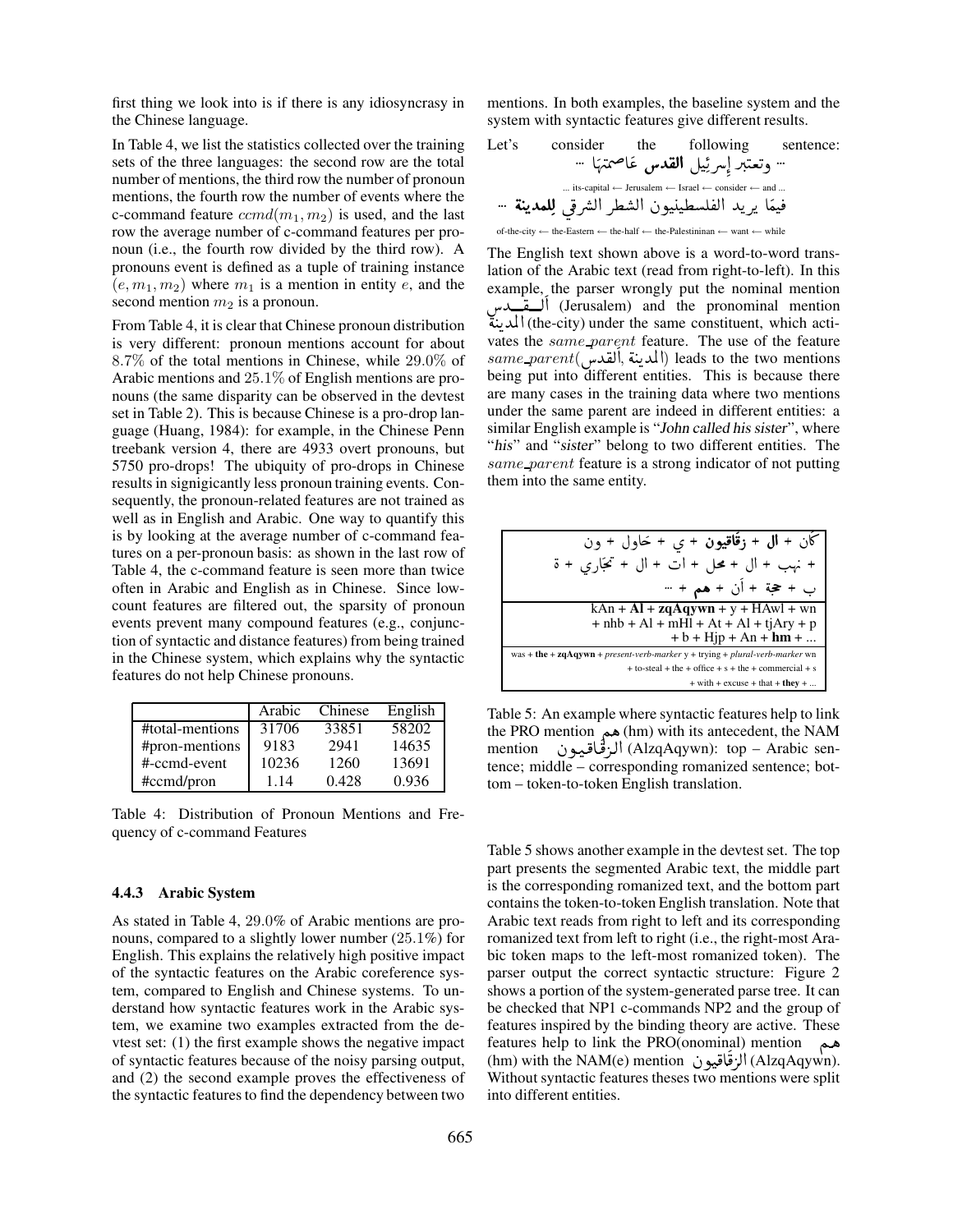

Figure 2: A Portion of the Syntactic Tree.

### **4.5 ACE 2004 Results**

To get a sense of the performance level of our system, we report the results on the ACE 2004 official test set with both the F-measure and the official ACE-Value metric. This data is used as the blind test set which we run our system only once.

Results are summarized in Table 6, where the second row (i.e. "base") contains the baseline numbers, and the third row (i.e., "+synt") contains the numbers from systems with the syntactic features. Columns under "F" are Fmeasure and those under "AV" are ACE-Value. The last row  $N_m$  contains the number of mentions in the three test sets.

|          | Arabic |      | Chinese |      | English |      |
|----------|--------|------|---------|------|---------|------|
|          |        | AV   | ь       | AΝ   |         | AV   |
| base     | 80.1   | 88.0 | 84.7    | 92.7 | 80.6    | 90.9 |
| $+$ synt | 81.5   | 88.9 | 84.7    | 92.8 | 82.0    | 91.6 |
|          | 11358  |      | 11178   |      | 10336   |      |

Table 6: Summary Results on the 2004 ACE Evaluation Data.

The performance of three full ("+synt") systems is remarkably close to that on the devtest set(cf. Table 2): For Arabic, F-measure is 80.1 on the devtest vs. 81.5 here; For Chinese, 84.9 vs. 84.7; And for English, 80.8 vs. 82.0. The syntactic features again help Arabic and English – statistically very significant in F-measure, but have no significant impact on Chinese. The performance consistency across the devtest and blind test set indicates that the systems are well trained.

The F-measures are computed on all types of mentions. Improvement on mention-types targeted by the syntactic features is larger than the lump-sum F-measure. For example, the F-measure for English pronouns on this test set is improved from 69.5% to 73.7% (not shown in Table 6 due to space limit). The main purpose of Table 6 is to get a sense of performance level correspondence between the F-measure and ACE-Value.

Also note that, for Arabic and English, the difference between the "base" and "+synt" systems, when measured by ACE-Value, is much smaller. This is not surprising since ACE-Value heavily discounts pronouns and is insensitive to improvement on pronouns – the very reason we adopt the F-measure in Section 4.3 and 4.4 when reporting the contrastive experiment results.

## **5 Related Work**

Many researchers have used the syntactic information in their coreference system before. For example, Hobbs (1976) uses a set of rules that are applied to parse trees to determine the antecedent of a pronoun. The rule precedence is determined heuristically and no weight is used. Lappin and Leass (1994) extracted rules from the output of the English Slot Grammar (ESG) (McCord, 1993). Rule weights are assigned manually and the system resolves the third person pronouns and reflexive pronouns only. Ge et al. (1998) uses a non-parametrized statistical model to find the antecedent from a list of candidates generated by applying the Hobbs algorithm to the English Penn Treebank. Kehler et al. (2004) experiments making use of predicate-argument structure extracted from a large TDT-corpus. Compared with these work, our work uses machine-generated parse trees from which trainable features are extracted in a maximum-entropy coreference system, while (Ge et al., 1998) assumes that correct parse trees are given. Feature weights are automatically trained in our system while (Lappin and Leass, 1994; Stuckardt, 2001) assign weights manually.

There are a large amount of published work (Morton, 2000; Soon et al., 2001; Ng and Cardie, 2002; Yang et al., 2003; Luo et al., 2004; Kehler et al., 2004) using machine-learning techniques in coreference resolution. But none of these work tried to compute complex linguistic concept such as governing category <sup>3</sup>. Our work demonstrates how relevant linguistic knowledge can be derived automatically from system-generated parse trees and encoded into computable and trainable features in a machine-learning framework.

### **6 Conclusions**

In this paper, linguistic knowledge is used to guide us to design features in maximum-entropy-based coreference resolution systems. In particular, we show how to compute a set of features to approximate the linguistic notions such as governing category and apposition, and how to compute the dependency features using syntactic parse trees. While the features are motivated by examining English data, we see significant improvements on both English and Arabic systems. Due to the language idiosyncrasy (e.g., pro-drops), we do not see the syntactic features change the Chinese system significantly.

 $3$ Ng and Cardie (2002) used a BINDING feature, but it is not clear from their paper how the feature was computed and what its impact was on their system.